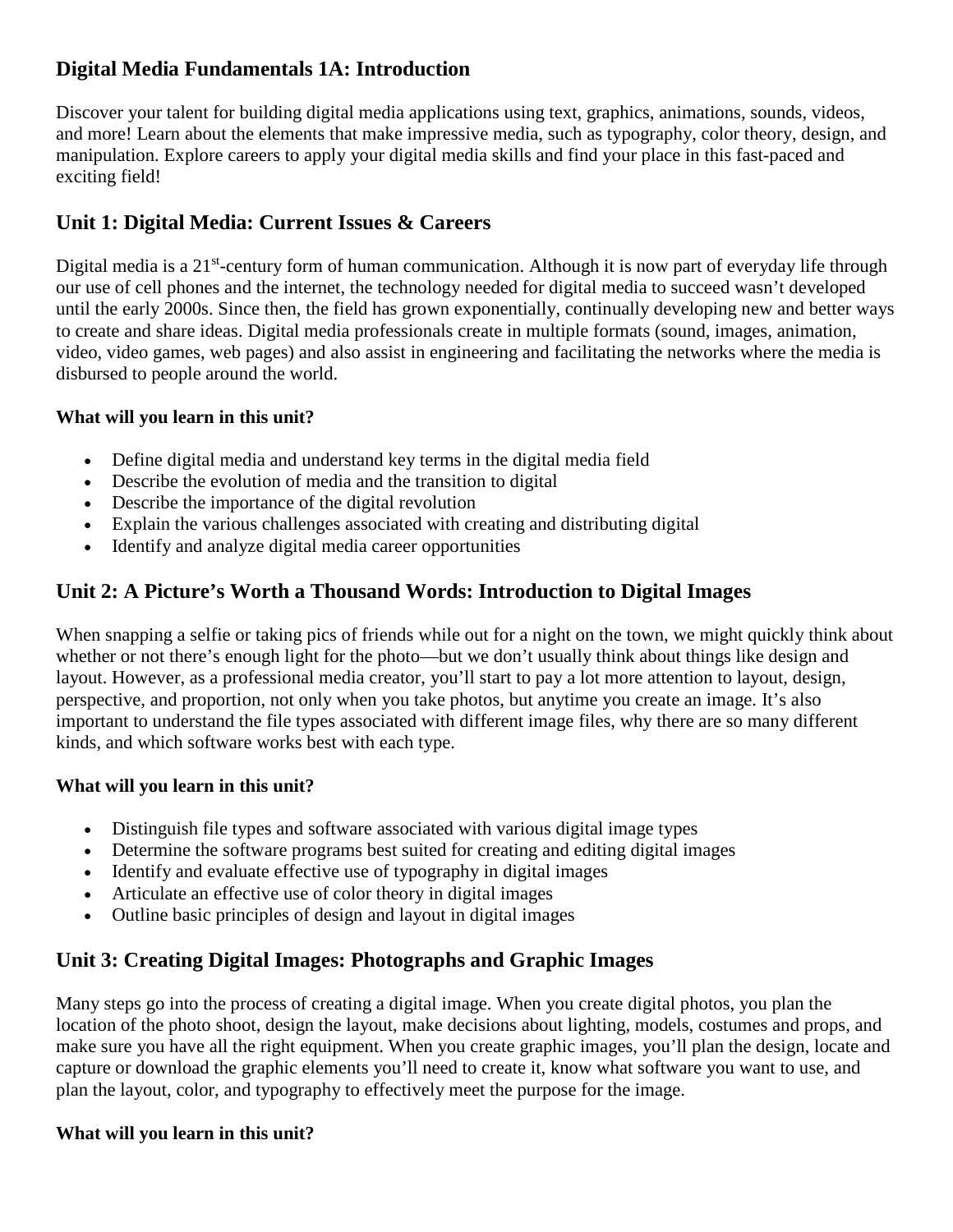- Prepare for a photo shoot by determining purpose and considering specifics concerning location and light
- Articulate specific concerns about design and layout to plan prior to shooting
- Describe ways to execute a safe and successful photo shoot
- Plan a graphic image

## **Unit 4: Editing and Distributing Digital Images**

Creating a digital image is an important step, but it doesn't usually complete the process—in most cases, you'll need to enhance the image through editing, then decide how to package it for distribution. In order to gain expertise in editing digital images, you need to understand a few key terms and gain a deeper understanding of what a digital image is: a collection of data that tells your screen or printer how to simulate an image. It's necessary to have a foundational knowledge of how digital images work in order to effectively use the editing tools for digital images. Next, you'll choose image editing software and learn how to use the many enhancement tools that are available. You'll have to know what type of image you're creating and how it will be distributed in order to decide what type of software to use: a raster-based software for photos and photorealistic images or a vector-based software for images that are primarily text, layout, and graphic elements.

#### **What will you learn in this unit?**

- Define and compare different uses for raster, vector, 2D, and 3D graphics
- Identify basic photographic enhancement techniques and apply them to raster-based images
- Design and enhance vector-based images
- Differentiate and apply appropriate file types, resolution, and compression for editing, storage, and distribution of digital image files

## **Digital Media Fundamentals 1a Midterm Exam**

- Review information acquired and mastered from this course up to this point.
- Take a course exam based on material from the first four units in this course (Note: You will be able to open this exam only one time.)

## **Unit 5: Creating Animations**

The first animation was created a little over 100 years ago. For the first 80 years of animation history, creating an animation was a very slow and painstaking process. When computers entered the animation scene in the 1990s, the process became easier and faster. Not only that, computers have allowed artists to create new tools and formats that keep improving the quality of animation and how we use it to communicate. In this unit, you'll learn about the history of animation, explore the different animation formats, and get to know some of the software platforms used to create them. You'll also create a few simple animations, including presentation slide animations, an animated GIF, and a short animated video.

#### **What will you learn in this unit?**

- Define animation and describe its historical development
- Explore professional tools for creating animations
- Differentiate animation formats and how to effectively use them in digital media
- Create animations for use in web sites and multimedia presentations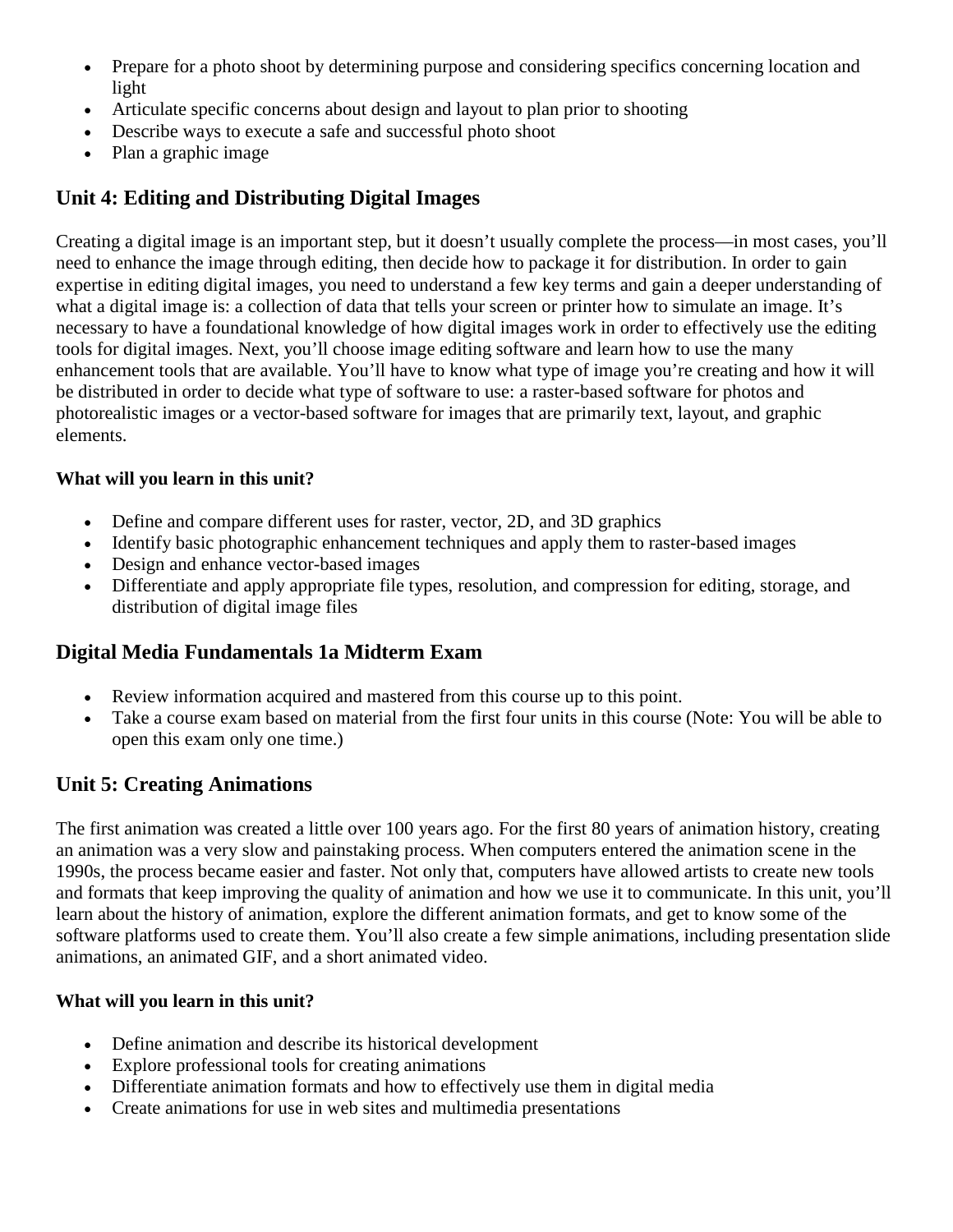# **Unit 6: Digital Video—Pre-Production**

Creating a professional digital video is not something you can do quickly or without planning. Before the shoot, you must consider the purpose of the video—its message— and how you will create images, sound, and other elements within the video to meet that purpose. This includes understanding the language of film (how your video will communicate through images) and how viewers interpret visual communication. In this unit, you'll learn about the tools professional film and video makers use during the pre-production phase: storyboards to plan each shot, Gantt-type charts for production schedules, and equipment lists to make sure that when the shoot begins everyone has what they need to make it successful.

### **What will you learn in this unit?**

- Demonstrate understanding of film and video terminology
- Understand how to effectively use framing, camera angles, and camera movement in a digital video
- Describe the benefits of storyboards and create a storyboard for a digital video
- Prepare for a video shoot by making a production plan and equipment list

# **Unit 7: Digital Video: Production and Post-Production**

Once the pre-production phase is complete and you have a storyboard, you're ready to start the process of principal photography—the production phase of film and video creation when you, your actors, and your crew go to each location and shoot footage. In the thick of the shoot when everything happens really fast, the time you spent in pre-planning will definitely pay off. When principal photography has ended, you're ready for synching, editing, adding effects, and preparing for distribution—this is called post-production. The production phase of Hollywood films usually takes about two months and post-production takes anywhere from four months to three years. In this unit, you'll experience a much simpler (and shorter) production and postproduction process.

### **What will you learn in this unit?**

- Describe the elements of an industry standard video production
- Conduct a video shoot
- Edit a video
- Export and distribute your video files

# **Unit 8: Putting it All Together: Multimedia Presentations**

If you search the internet with this question—'how many PowerPoints are delivered each day?'—you'll get some pretty staggering results: about 35 million presentations are given every day to around 500 million people. In terms of time and productivity, that equals about \$250 million per day. The technology for PowerPoint and other digital presentations has only been around for about 30 years, but in that time, it has taken root in our culture. It's a good bet that you've seen your share of PowerPoints already because digital presentations are everywhere in education. As a digital media professional, you'll learn how to avoid the boring "death by PowerPoint" and instead create presentations that effectively accompany and help to deliver your message.

# **What will you learn in this unit?**

- Determine the software programs best suited for creating and editing digital presentations
- Create effective design and layout of text and images in a digital presentation
- Create effective transitions and add multimedia elements to a digital presentation